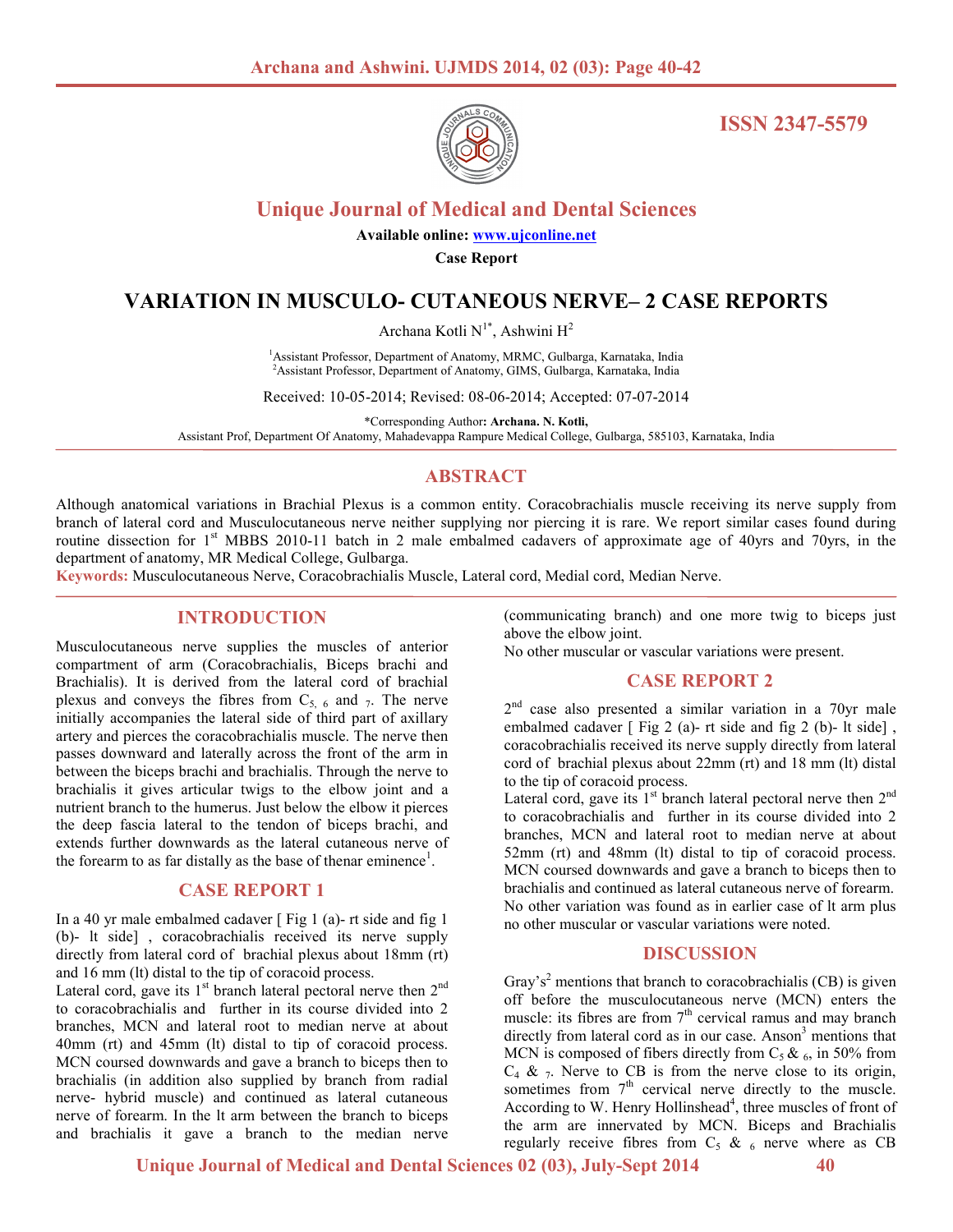receives from 6<sup>th</sup> & 7<sup>th</sup> rarely from C<sub>5</sub> also. MCN is said to receive fibres from  $7<sup>th</sup>$  cervical nerve in only about  $2/3<sup>rd</sup>$  of cases but in about 50% cases the nerve or nerves to CB arise in part from lateral cord or from  $C_7$ , thus can receive  $7<sup>th</sup>$ cervical fibres even when MCN has none.

Avinash Abhaya et al  $(2006)^5$  reported a case of bilateral dual origin of MCN, the first being thinner branch from lateral cord supplying only the coracobrachialis at higher level and second one the normal branch supplying biceps and brachialis and continuing as lateral cutaneous nerve of forearm . Abhaya et al  $(2003)^6$  reported a rare case of lateral cord itself piercing the CB and then dividing into MCN and lateral root to median nerve within the muscle itself, MCN gave a branch to CB. Chauhan R and Roy TS  $(2002)^7$  in their study on 200 cadavers reported a case of female cadaver where in median nerve (MN) was formed by 3 roots on rt side only, third root was from MCN. MN received one more communicating branch from MCN and MCN did not pierce the CB. Hollinshead<sup>8</sup> states that sometimes MCN passes deep to CB instead of passing through it. MCN sometimes gives a branch that joins MN, this is usually interpreted as that fibres that should have run through the lateral root (LR) to MN failed to do so but entered instead the MCN and are rejoining the MN, less frequently MCN receives a communicating branch from MN. Akhilandeshwari B and Shuba R  $(2009)^9$  reported 2 cases of anomalous origin of MCN from 50 upper limb (UL) specimen, here MCN arose from MN supplied all 3 muscles without piercing CB and continued as lateral cutaneous nerve of forearm. Dahiphale VP et al  $(2012)^{10}$  from their study on 40

UL reported communications between MN and MCN in 5 UL, MN was formed by 3 roots, 2 from LC (lateral cord) & 1 from MC (medial cord) in 1 UL, LC & MC joined to form a single trunk from which arose all the branches of LC & MC in 1 UL and in 1 UL, LC gave a branch to CB which then joined with medial root (MR) to form MN, MCN arose from MN gave muscular branches then continued as lateral cutaneous nerve of forearm. Jamuna M and Amudha G  $(2011)^{11}$  from their study of 50 UL reported that MCN was absent in 3 UL (6%), in 1 UL CB received from LC; biceps and brachialis from MN. In  $2<sup>nd</sup>$  case LC joined with MR to form MN and MN gave a common branch which supplied all the 3 muscles and in  $3<sup>rd</sup>$  case LC gave LR to MN, a common branch arose from LC which supplied all 3 muscles and continued as lateral cutaneous nerve of forearm. CB was not pierced by the nerve in 3 cases (6%) and in 1 case (2%) MCN rejoined MN after piercing MN. Such significant variations could be the result of alterations in signaling between mesenchymal cells and neuronal growth during early stages of limb development. Once formed any developmental difference would persist postnatally.

Isolated lesions of MCN is very rare can occur from exercise, strenuous activity, cast placement, trauma and surgery. Symptoms include difficulty in elbow flexion, numbness, paraesthesia and loss of sensation over lateral aspect of forearm. Similar to cervical spine root impingment or brachial plexus lesions. Diagnosis can be made by magnetic resonance imaging and electrodiagnostic technique.



**Figure 1: Showing N to CB directly from LC and MCN not piercing CB in 40yr male cadaver Figure 1: Showing N to CB directly from LC and MCN not piercing CB in 40yr male cadaver** 



**Figure 2 (a) Right side Figure 2 (b) Left side Figure 2: Showing N to CB directly from LC and MCN not piercing CB in 70yr male cadaver CB- coracobrachialis muscle. LC- Lateral cord MCNmusculocutaneous nerve. N- Nerve** 

 **Unique Journal of Medical and Dental Sciences 02 (03), July-Sept 2014****41**